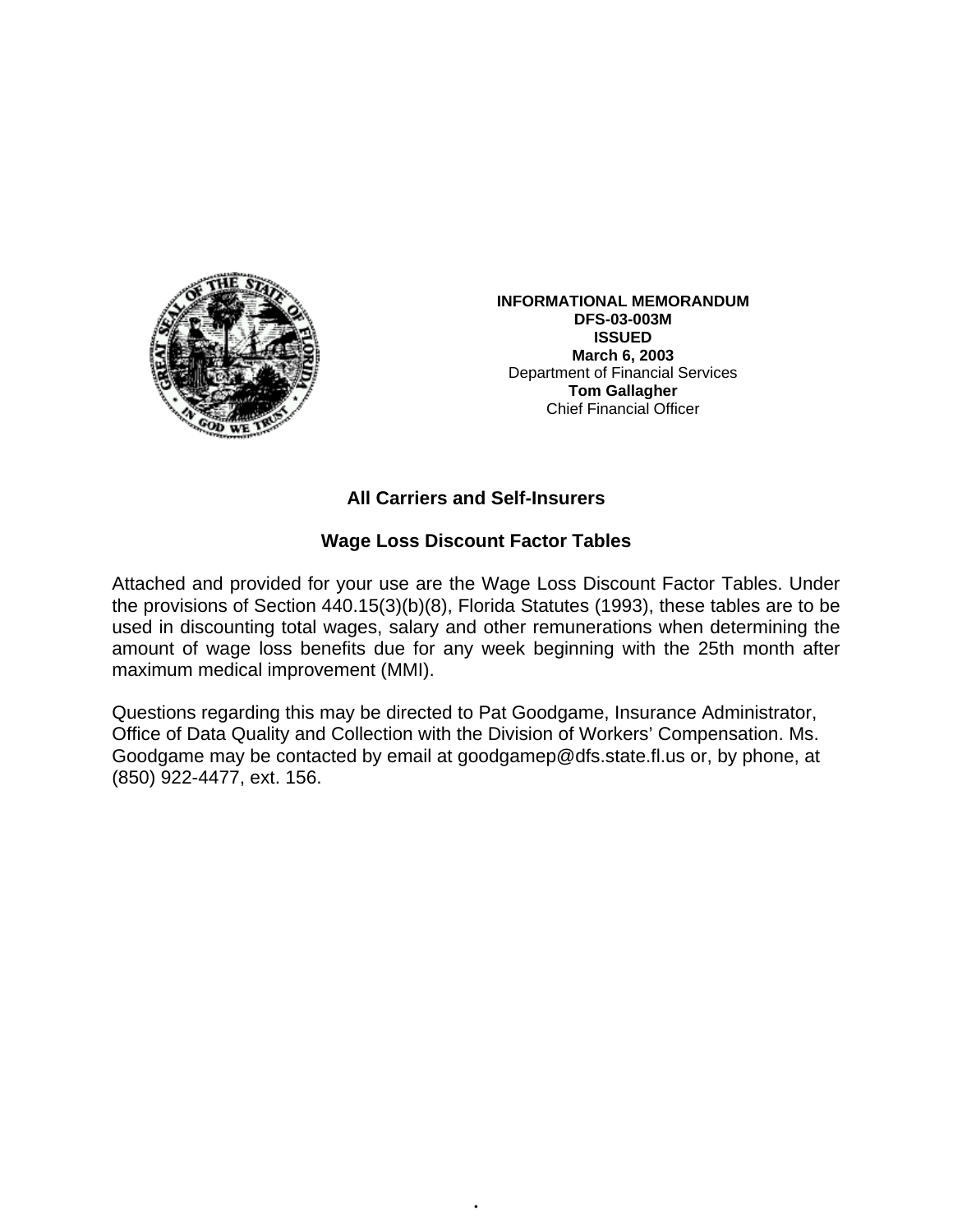# *WAGE LOSS COMPUTATION OF DISCOUNT FACTOR*

The C.P.I. for the *PREVIOUS* year shall be used to determined the discount factor for use in the *CURRENT* payment year when the C.P.I. is less than the 5 percent factor established July 1, 1980 pursuant to Section 440.15 (3) (b), F.S. (1993). The current discount factor is established by dividing the previous years' discount factor by the previous years' C.P.I. factor.

The weekly gross earnings reported by the claimant shall multiply the discount factors so established. To produce the discounted gross earnings amount to be used in the Wage Loss payment calculations.

### **U.S. DEPT. OF LABOR CONSUMER PRICE INDEX INFLATION FACTOR:**

| <b>YEAR</b> | <b>C.P.I.</b> |
|-------------|---------------|
| 2000        | 1.0340        |
| 2001        | 1.0160        |
| 2002        | 1.0240        |
|             |               |

#### **\*\*\*\*\*\*\*\*\*\*\*\*\*\*\*\*\*\*\*\*\*\*\*\*\*\*\*\*\*\*\*\*\*\*\*\*\*\*\*\*\*\*\*\*\*\*\*\*\*\*\*\*\*\***

I. When the 25th month following MMI occurs in 1983, the following discount Factor will be used for each Wage Loss payment made for the 25th month and subsequent month during the calendar year indicated. The same discount factor will be used for all payments made to the same claimant during the same calendar year.

| CALENDAR PAYMENT | <b>DISCOUNT</b> |
|------------------|-----------------|
| YEAR.            | <b>FACTOR</b>   |
| 2001             | 0.5459          |
| 2002             | 0.5372          |
| 2003             | 0.5246          |
|                  |                 |

II. When the 25th month following MMI occurs in 1984, the following discount Factors will be used for each Wage Loss payment made for the 25th month and subsequent month during the calendar year indicated. The same discount factor will be used for all payments made to the same claimant during the same calendar year.

| CALENDAR PAYMENT | <b>DISCOUNT</b> |
|------------------|-----------------|
| YEAR             | <b>FACTOR</b>   |
| 2001             | 0.5673          |
| 2002             | 0.5584          |
| 2003             | 0.5453          |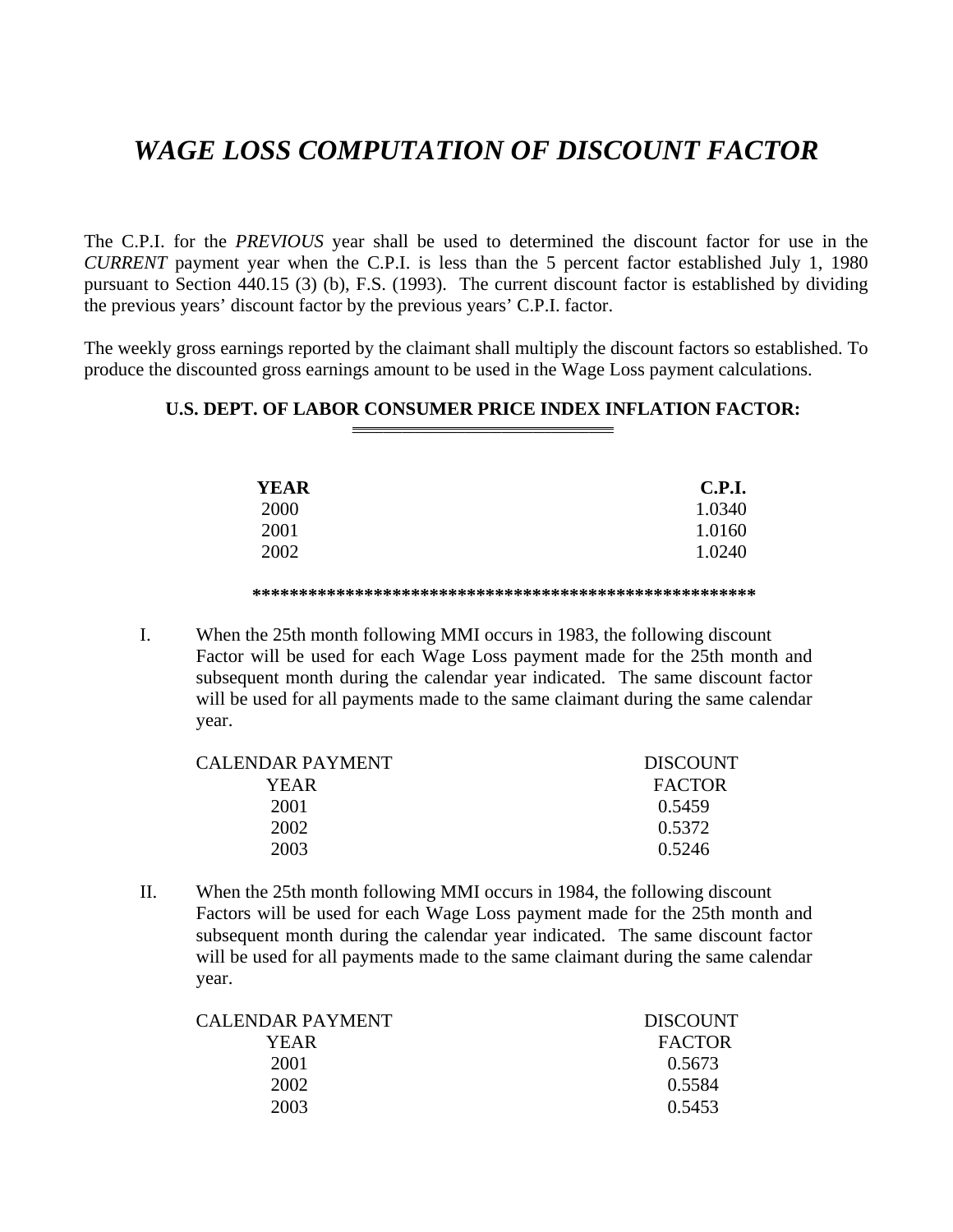III. When the 25th month following MMI occurs in 1985, the following discount Factors will be used for each Wage Loss payment made for the 25th month and subsequent month during the calendar year indicated. The same discount factor will be used for all payments made to the same claimant during the same calendar year.

| CALENDAR PAYMENT | <b>DISCOUNT</b> |
|------------------|-----------------|
| YEAR             | <b>FACTOR</b>   |
| 2001             | 0.5887          |
| 2002             | 0.5795          |
| 2003             | 0.5659          |

IV. When the 25th month following MMI occurs in 1986 the following discount Factors will be used for each Wage Loss payment made for the 25th month and subsequent month during the calendar year indicated. The same discount factor will be used for all payments made to the same claimant during the same calendar year.

| CALENDAR PAYMENT | <b>DISCOUNT</b> |
|------------------|-----------------|
| YEAR.            | <b>FACTOR</b>   |
| 2001             | 0.6121          |
| 2002             | 0.6025          |
| 2003             | 0.5884          |

V. When the 25th month following MMI occurs in 1987, the following discount Factors will be used for each Wage Loss payment made for the 25th month and subsequent month during the calendar year indicated. The same discount factor will be used for all payments made to the same claimant during the same calendar year.

| CALENDAR PAYMENT | <b>DISCOUNT</b> |
|------------------|-----------------|
| YEAR             | <b>FACTOR</b>   |
| 2001             | 0.6350          |
| 2002             | 0.6250          |
| 2003             | 0.6104          |

VI. When the 25th month following MMI occurs in 1988, the following discount Factors will be used for each Wage Loss payment made for the 25th month and subsequent month during the calendar year indicated. The same discount factor will be used for all payments made to the same claimant during the same calendar year.

| <b>DISCOUNT</b> |
|-----------------|
| <b>FACTOR</b>   |
| 0.6418          |
| 0.6317          |
| 0.6169          |
|                 |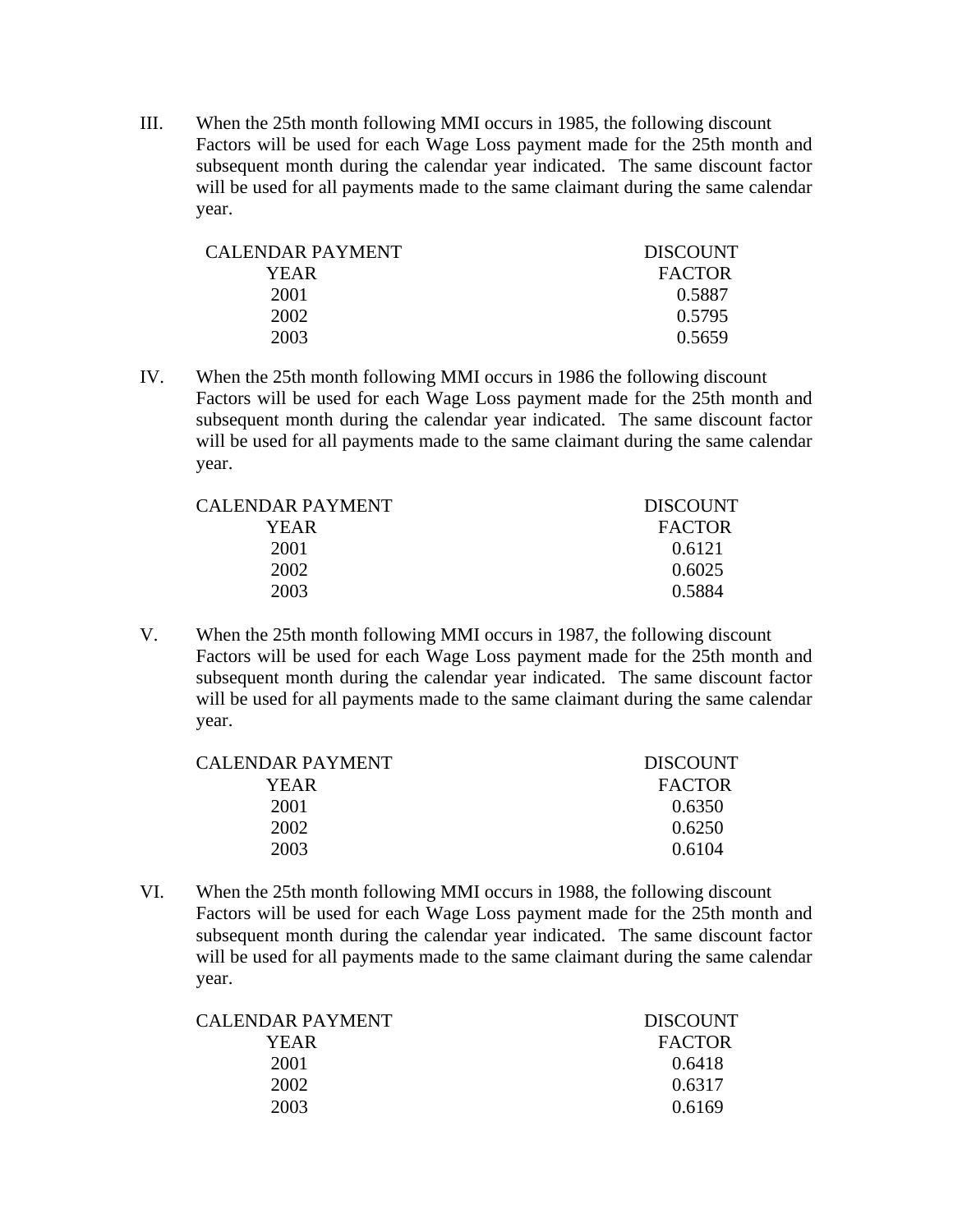VII. When the 25th month following MMI occurs in 1989, the following discount Factors will be used for each Wage Loss payment made for the 25th month and subsequent month during the calendar year indicated. The same discount factor will be used for all payments made to the same claimant during the same calendar year.

| CALENDAR PAYMENT | <b>DISCOUNT</b> |
|------------------|-----------------|
| YEAR             | <b>FACTOR</b>   |
| 2001             | 0.6701          |
| 2002             | 0.6596          |
| 2003             | 0.6441          |
|                  |                 |

VIII. When the 25th month following MMI occurs in 1990, the following discount Factors will be used for each Wage Loss payment made for the 25th month and subsequent month during the calendar year indicated. The same discount factor will be used for all payments made to the same claimant during the same calendar year.

CALENDAR PAYMENT DISCOUNT YEAR FACTOR 2001 0.6997 2002 0.6887 2003 0.6726

IX. When the 25th month following MMI occurs in 1991, the following discount Factors will be used for each Wage Loss payment made for the 25th month and subsequent month during the calendar year indicated. The same discount factor will be used for all payments made to the same claimant during the same calendar year.

| CALENDAR PAYMENT | <b>DISCOUNT</b> |
|------------------|-----------------|
| YEAR.            | <b>FACTOR</b>   |
| 2001             | 0.7322          |
| 2002             | 0.7207          |
| 2003             | 0.7038          |
|                  |                 |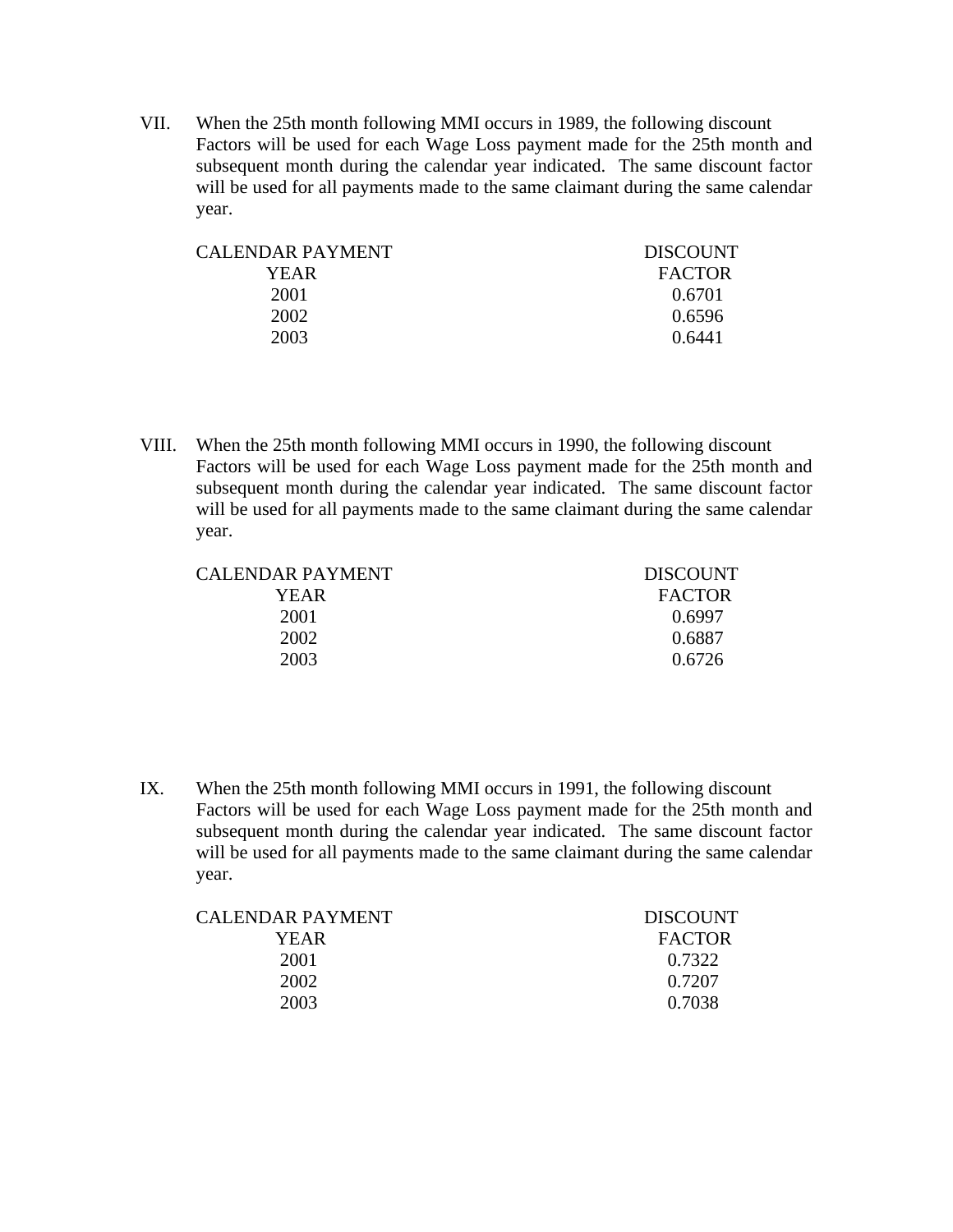X. When the 25th month following MMI occurs in 1992, the following discount Factors will be used for each Wage Loss payment made for the 25th month and subsequent month during the calendar year indicated. The same discount factor will be used for all payments made to the same claimant during the same calendar year.

| CALENDAR PAYMENT | <b>DISCOUNT</b> |
|------------------|-----------------|
| YEAR.            | <b>FACTOR</b>   |
| 2001             | 0.7688          |
| 2002             | 0.7567          |
| 2003             | 0.7390          |
|                  |                 |

XI. When the 25th month following MMI occurs in 1993, the following discount Factors will be used for each Wage Loss payment made for the 25th month and subsequent month during the calendar year indicated. The same discount factor will be used for all payments made to the same claimant during the same calendar year.

| CALENDAR PAYMENT | <b>DISCOUNT</b> |
|------------------|-----------------|
| YEAR             | <b>FACTOR</b>   |
| 2001             | 0.7924          |
| 2002             | 0.7800          |
| 2003             | 0.7617          |
|                  |                 |

XII. When the 25th month following MMI occurs in 1994, the following discount Factors will be used for each Wage Loss payment made for the 25th month and subsequent month during the calendar year indicated. The same discount factor will be used for all payments made to the same claimant during the same calendar year.

| CALENDAR PAYMENT | <b>DISCOUNT</b> |
|------------------|-----------------|
| YEAR             | <b>FACTOR</b>   |
| 2001             | 0.8152          |
| 2002             | 0.8024          |
| 2003             | 0.7836          |
|                  |                 |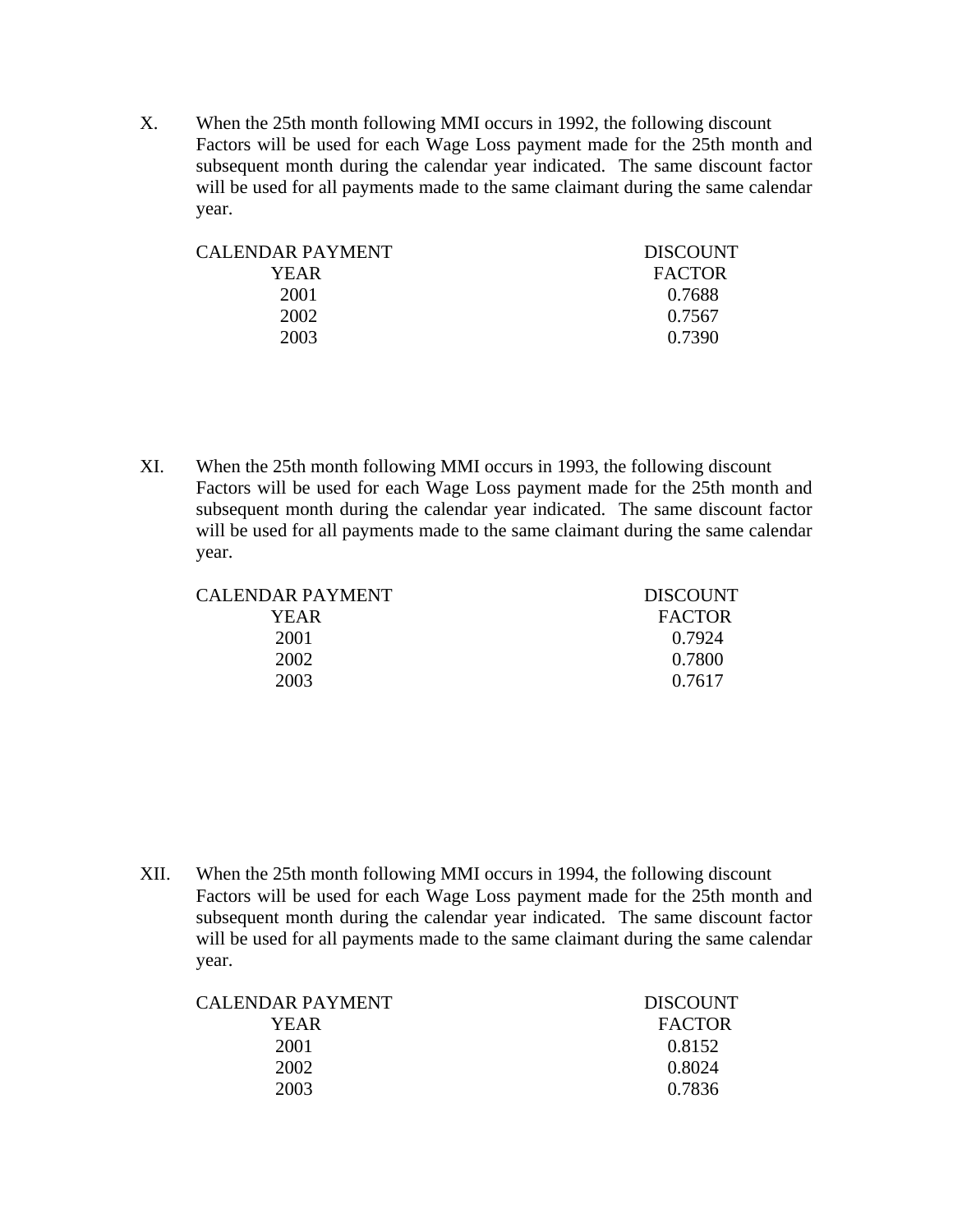XIII. When the 25th month following MMI occurs in 1995, the following discount Factors will be used for each Wage Loss payment made for the 25th month and subsequent month during the calendar year indicated. The same discount factor will be used for all payments made to the same claimant during the same calendar year.

| CALENDAR PAYMENT. | <b>DISCOUNT</b> |
|-------------------|-----------------|
| YEAR              | <b>FACTOR</b>   |
| 2001              | 0.8375          |
| 2002              | 0.8244          |
| 2003              | 0.8051          |
|                   |                 |

XIV. When the 25th month following MMI occurs in 1996, the following discount Factors will be used for each Wage Loss payment made for the 25th month and subsequent month during the calendar year indicated. The same discount factor will be used for all payments made to the same claimant during the same calendar year.

CALENDAR PAYMENT DISCOUNT YEAR FACTOR 2001 0.8599 2002 0.8464 2003 0.8266

XV. When the 25th month following MMI occurs in 1997, the following discount Factors will be used for each Wage Loss payment made for the 25th month and subsequent month during the calendar year indicated. The same discount factor will be used for all payments made to the same claimant during the same calendar year.

| <b>DISCOUNT</b> |
|-----------------|
| <b>FACTOR</b>   |
| 0.8815          |
| 0.8677          |
| 0.8474          |
|                 |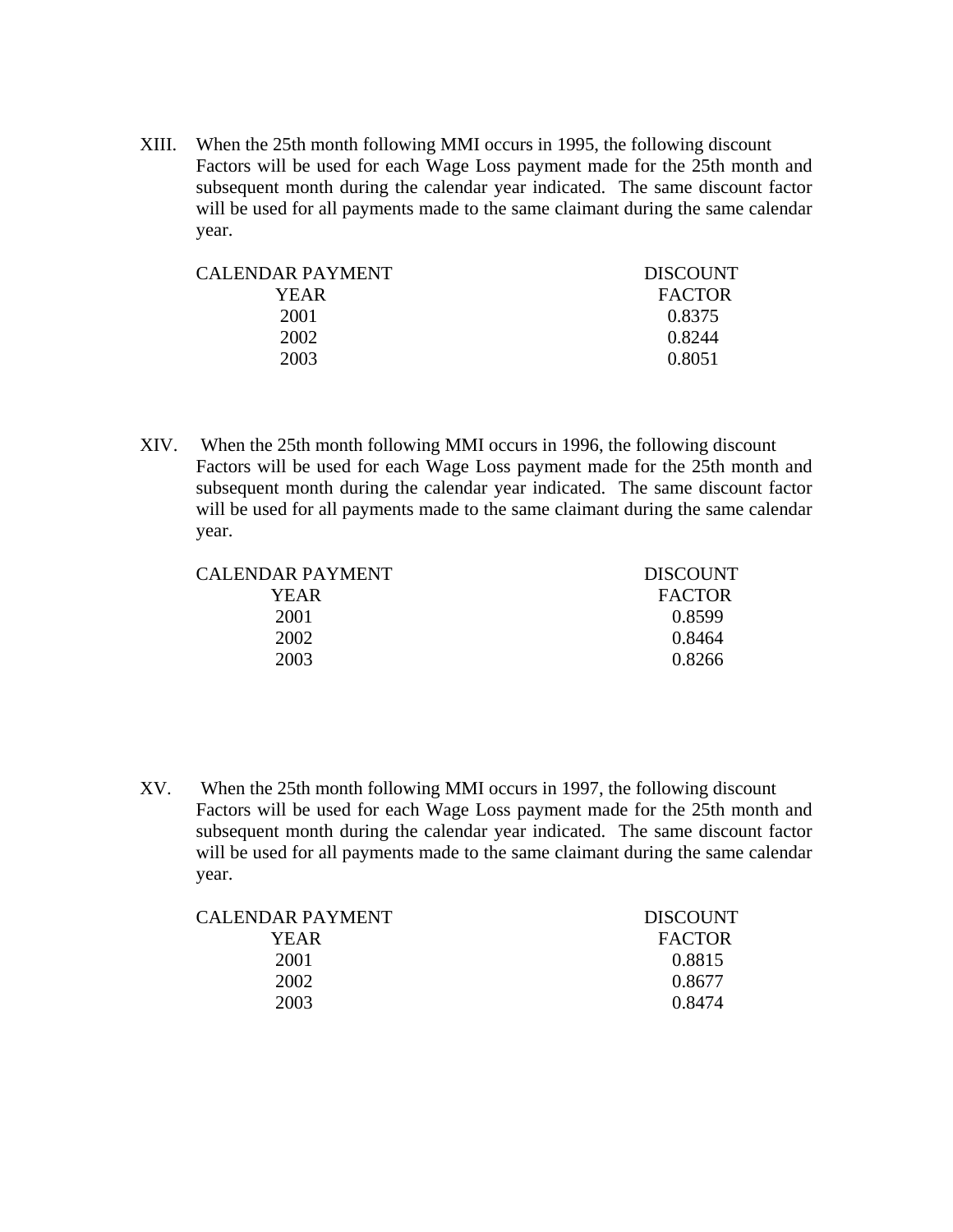XVI. When the 25th month following MMI occurs in 1998, the following discount Factors will be used for each Wage Loss payment made for the 25th month and subsequent month during the calendar year indicated. The same discount factor will be used for all payments made to the same claimant during the same calendar year.

| CALENDAR PAYMENT | <b>DISCOUNT</b> |
|------------------|-----------------|
| YEAR.            | <b>FACTOR</b>   |
| 2001             | 0.9105          |
| 2002             | 0.8962          |
| 2003             | 0.8752          |
|                  |                 |

XVII. When the 25th month following MMI occurs in 1999, the following discount Factors will be used for each Wage Loss payment made for the 25th month and subsequent month during the calendar year indicated. The same discount factor will be used for all payments made to the same claimant during the same calendar year.

| CALENDAR PAYMENT | <b>DISCOUNT</b> |
|------------------|-----------------|
| YEAR.            | <b>FACTOR</b>   |
| 2001             | 0.9269          |
| 2002             | 0.9123          |
| 2003             | 0.8909          |
|                  |                 |

XVIII. When the 25th month following MMI occurs in 2000, the following discount Factors will be used for each Wage Loss payment made for the 25th month and subsequent month during the calendar year indicated. The same discount factor will be used for all payments made to the same claimant during the same calendar year.

| CALENDAR PAYMENT | <b>DISCOUNT</b> |
|------------------|-----------------|
| YEAR             | <b>FACTOR</b>   |
| 2001             | 0.9417          |
| 2002             | 0.9269          |
| 2003             | 0.9052          |
|                  |                 |